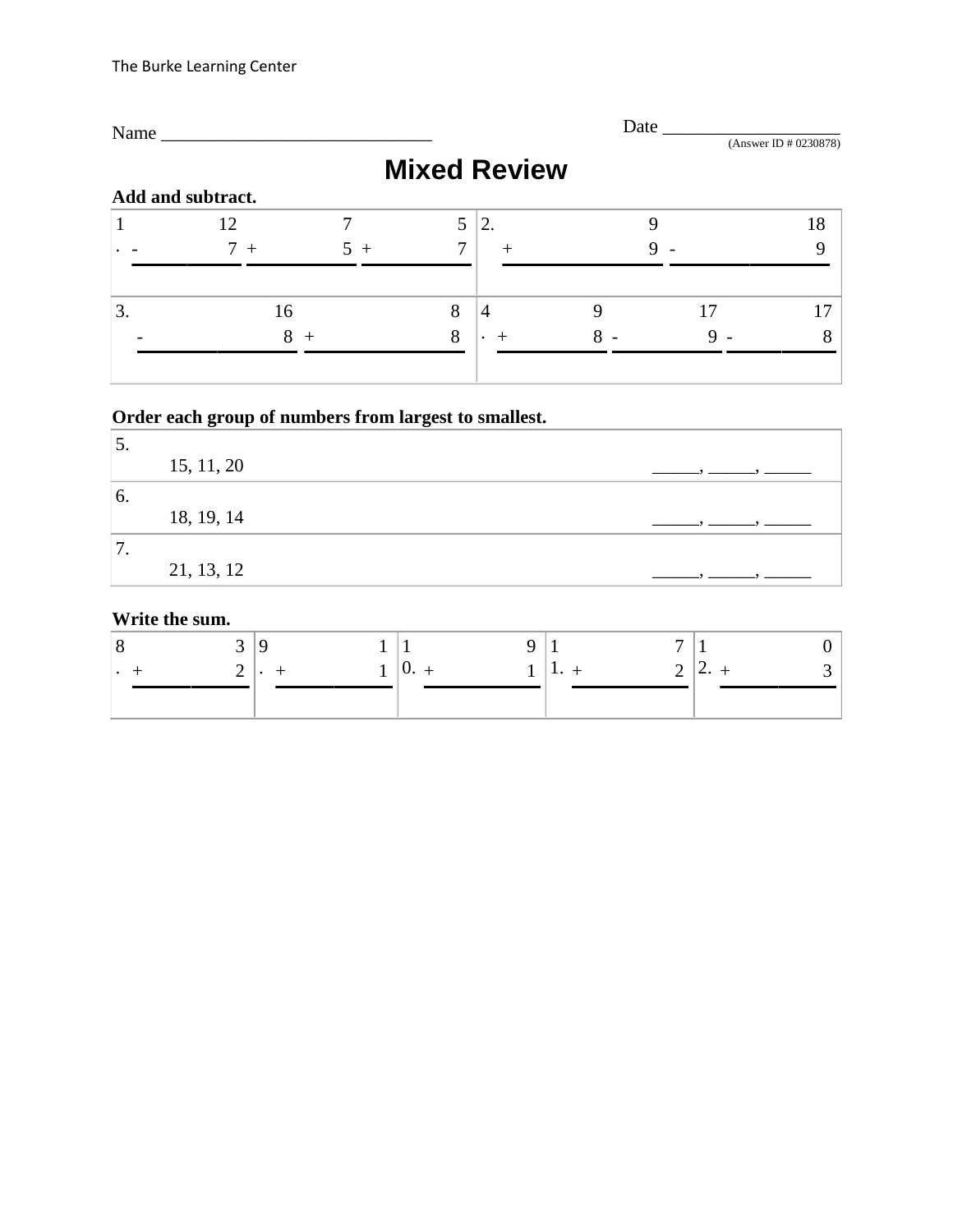| 13. | 3 tens and<br>6 ones | 4 tens and<br>5 ones | -14. | 1 ten and<br>9 ones | 2 tens and<br>4 ones |
|-----|----------------------|----------------------|------|---------------------|----------------------|
| 15. | 1 ten and 1 one      | 27                   | 16.  | 38                  | 4 tens and<br>0 ones |

### **Circle the smaller number in each set.**

# **Circle the smaller number.**

|  | $18 \overline{6}$ |  | 19. |                |  |
|--|-------------------|--|-----|----------------|--|
|  | 71 53<br>$-1$ .   |  | ——  | $\overline{A}$ |  |

### **Circle the correct words.**

|   | is equal to<br>is greater than  | 24. | is less than<br>is greater than |  |
|---|---------------------------------|-----|---------------------------------|--|
| - | is greater than<br>is less than | 26. | is less than<br>is equal to     |  |

### **Count and then write the tens and ones.**

| number: | 27.<br>G<br>Ò<br>TTT<br>Ò<br>ಗ<br>tens<br>ones<br>Write the<br>number: | 28.<br>TTTTTTT<br>F<br>г<br>O<br>tens<br>one<br>Write the<br>number: | 29.<br>Ò<br>∩<br>tens<br>ones<br>Write the |
|---------|------------------------------------------------------------------------|----------------------------------------------------------------------|--------------------------------------------|
|---------|------------------------------------------------------------------------|----------------------------------------------------------------------|--------------------------------------------|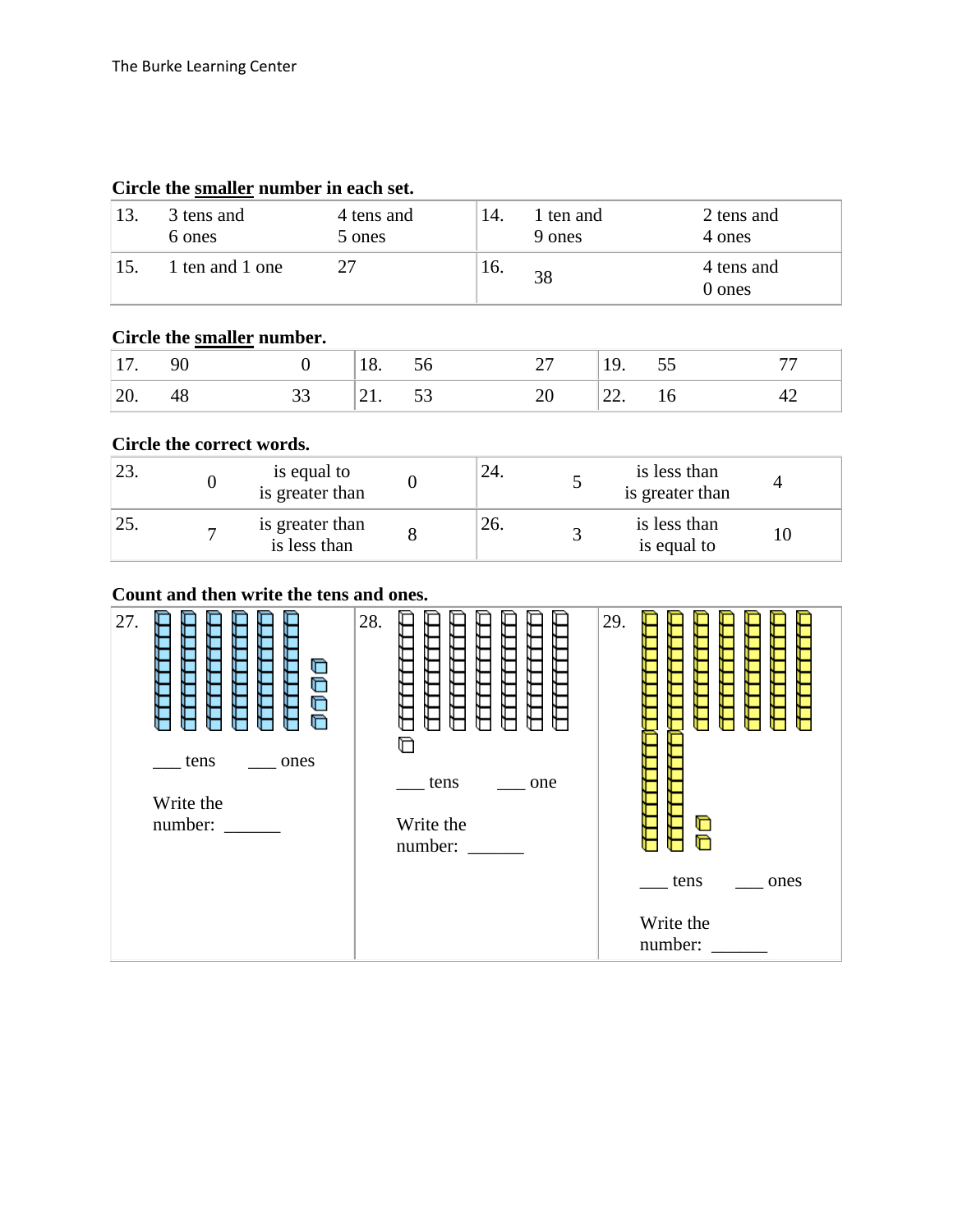# **Answer Key 0230878**

### **Add and subtract.**

| 12   |       | 5 <sup>5</sup> | $\overline{2}$                             |                          |                          | 0 ו            |
|------|-------|----------------|--------------------------------------------|--------------------------|--------------------------|----------------|
| $7+$ | $5 +$ | $\tau$         | $\mathbf{1} \cdot \mathbf{1} + \mathbf{1}$ |                          | $\overline{\phantom{0}}$ |                |
|      | 12    | 12             |                                            |                          | 18                       |                |
| 16   |       | 8              | 4                                          | $\Omega$                 | 17                       | $\overline{ }$ |
|      |       | 8              | $\bullet$                                  | $\overline{\phantom{0}}$ | $\mathsf{u}$ .           |                |
|      |       | 16             |                                            |                          |                          |                |

# **Order each group of numbers from largest to smallest.**

| $\mathcal{L}$ . |            |                                                        |
|-----------------|------------|--------------------------------------------------------|
|                 | 15, 11, 20 | $\frac{20}{15}$ , $\frac{15}{11}$                      |
| 6.              |            |                                                        |
|                 | 18, 19, 14 | $\underline{19}$ , $\underline{18}$ , $\underline{14}$ |
|                 |            |                                                        |
|                 | 21, 13, 12 | 21, 13, 12                                             |

### **Write the sum.**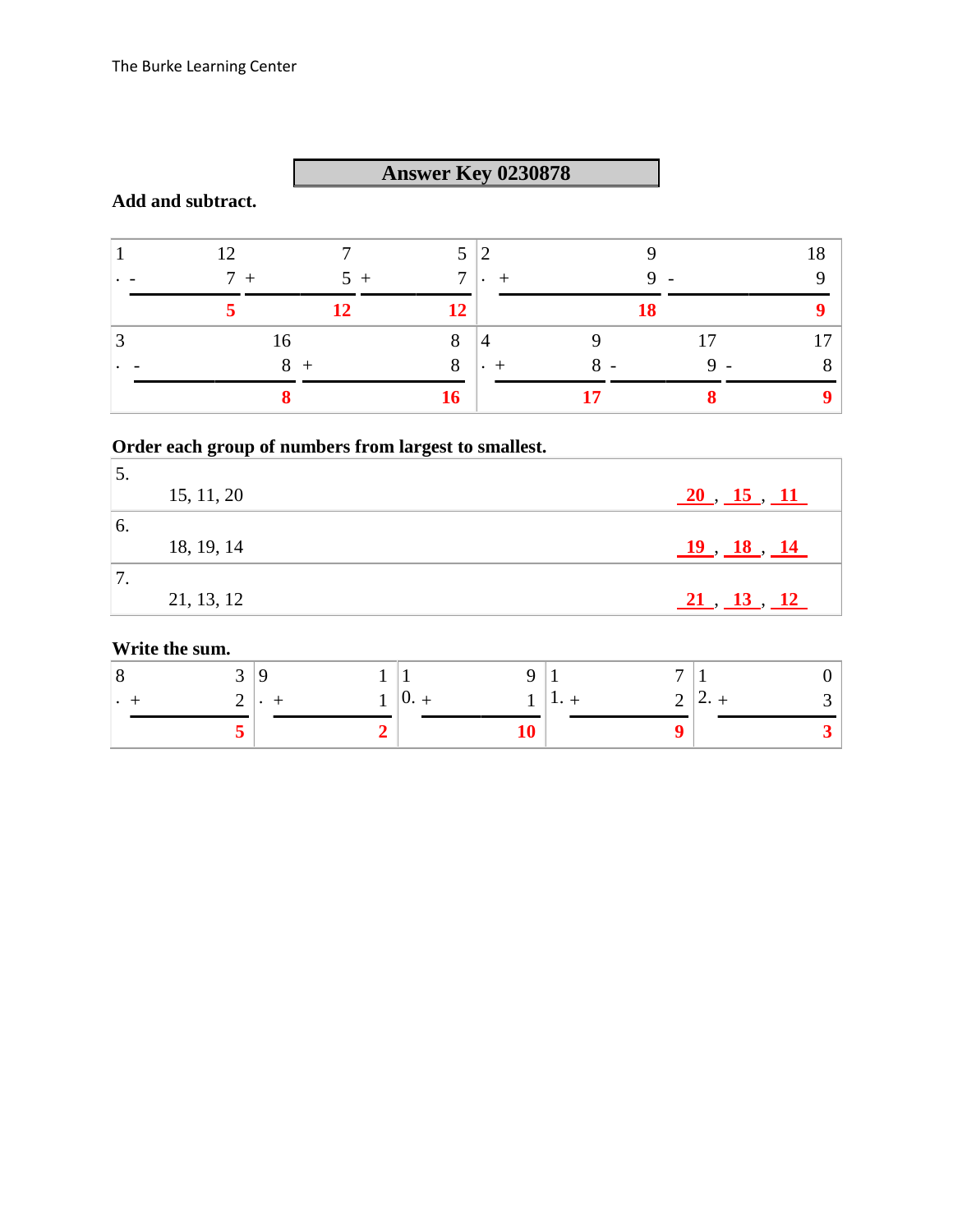### **Answer Key 0230878**

#### **Circle the smaller number in each set.**

| 13. | 3 tens and                         | 4 tens and | 14. | 1 ten and        | 2 tens and           |
|-----|------------------------------------|------------|-----|------------------|----------------------|
|     | 6 ones                             | 5 ones     |     | 9 ones           | 4 ones               |
|     | 3 tens and 6 ones                  |            |     | 1 ten and 9 ones |                      |
| 15. | 1 ten and 1 one<br>1 ten and 1 one |            | 16. | 38               | 4 tens and<br>0 ones |
|     |                                    |            |     | 38               |                      |

### **Circle the smaller number.**

| 90<br>17.       |    | 18. 56<br>27    | 27 | 19.<br>$\frac{55}{55}$ |    |
|-----------------|----|-----------------|----|------------------------|----|
| 48<br>20.<br>33 | 33 | 53<br>21.<br>20 | 20 | 22.<br>16              | 42 |

#### **Circle the correct words.**

| 23.  |              | is equal to<br>is greater than  |  | 24.             |              | is less than<br>is greater than |  |
|------|--------------|---------------------------------|--|-----------------|--------------|---------------------------------|--|
|      | is equal to  |                                 |  | is greater than |              |                                 |  |
| 125. |              | is greater than<br>is less than |  | 26.             |              | is less than<br>is equal to     |  |
|      | is less than |                                 |  |                 | is less than |                                 |  |

#### **Count and then write the tens and ones.**